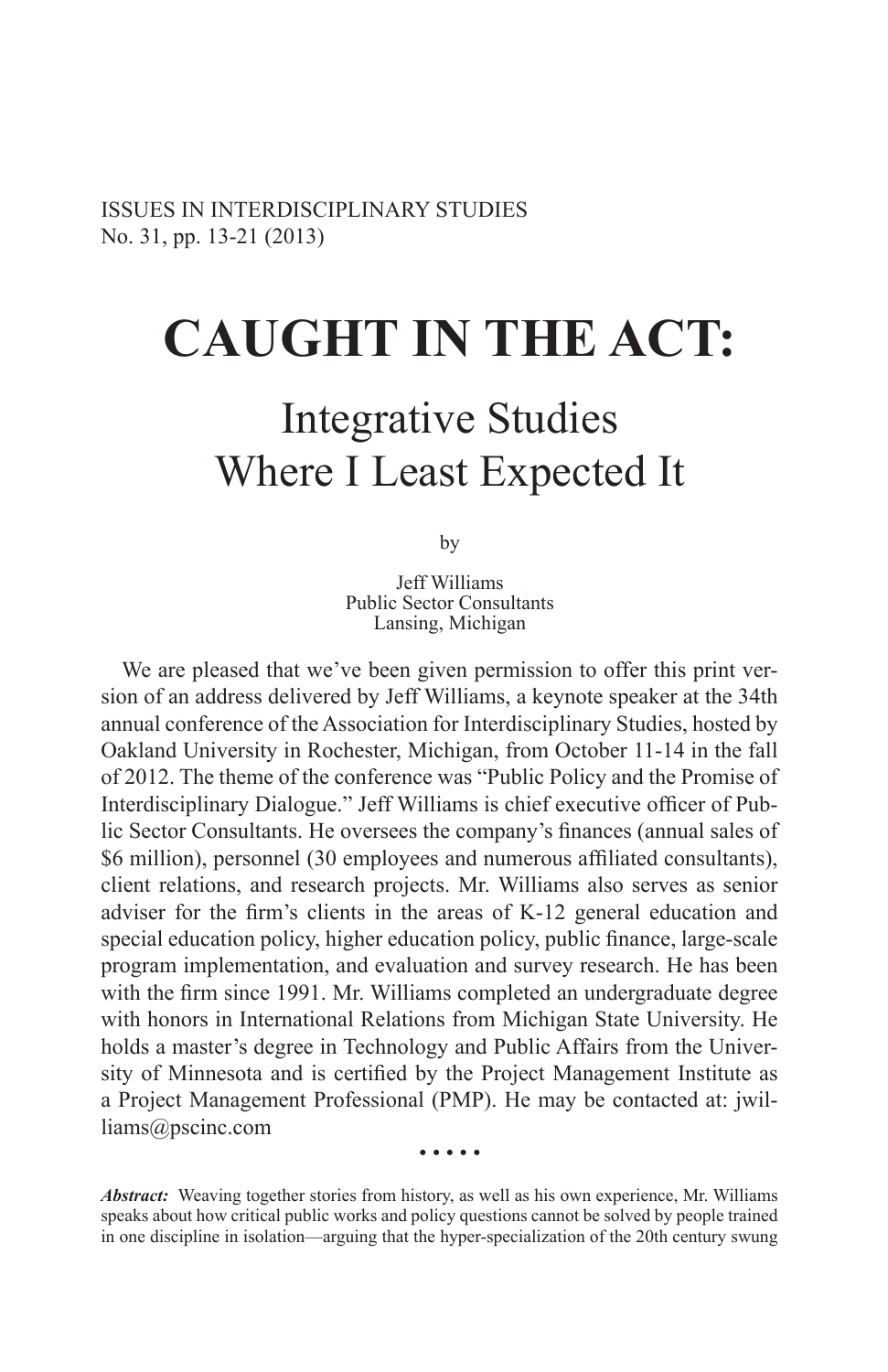the pendulum too far. He closes with a reminder of how integrative studies is one of the best ways to prepare individuals for life and work in the global economy.

Keywords: interdisciplinary/integrative studies, specialization, interconnectedness, creativity

As someone whose professional life lies outside of the academy, I think Scott Crabill, one of the organizers of this conference for interdisciplinarians, invited me here as living proof of a life outside academia for people with eclectic backgrounds. My experience in research and consulting spans the fields of information and communications technology, public policy, education policy, energy efficiency, strategic planning, and public finance.

I want to begin today with a story of how interdisciplinary studies was revealed *to me* 20 years ago this past spring. This story, incidentally, is also the story of the first time I thought I would get fired from a job in public policy—so it has stayed with me. I'd like to use the story as a backdrop allowing me to contrast narrow-mindedness in business and education—and public policy—with the broad-minded way in which the world *actually* gets big things done.

#### Part 1: The Backdrop

At the end of my first year of college, I was able to change jobs from working part time on the computer network of the Michigan State Senate to working part time at a privately held, nonpartisan research and consulting firm. Roughly a year into that job, I was called to accompany one of the firm's senior officers to a meeting with the president of a powerful statewide trade association—a frequent inhabitant of what was soon to fade into folklore: the literally smoke-filled rooms where policy was conducted until the Michigan Indoor Clean Air Act took permanent hold.

I was there because word had gotten out to the firm's clients that I understood computers *and* public policy: I understood intuitively that if you couldn't sort a list of 40,000 association members by legislative district, you couldn't launch an effective advocacy campaign. This sounds quite pedestrian today, but this story takes place in 1992—two years prior to the World Wide Web's public release, when an interface named "Gopher" roamed across the earliest "always-on" networks.

As we arrived, my vice president paused at the entrance to the conference room to get some coffee, and I was left alone (and shaking) in front of the president of the trade association, a lion of Michigan policy. And, in the fog of my memory, the grilling went something like this: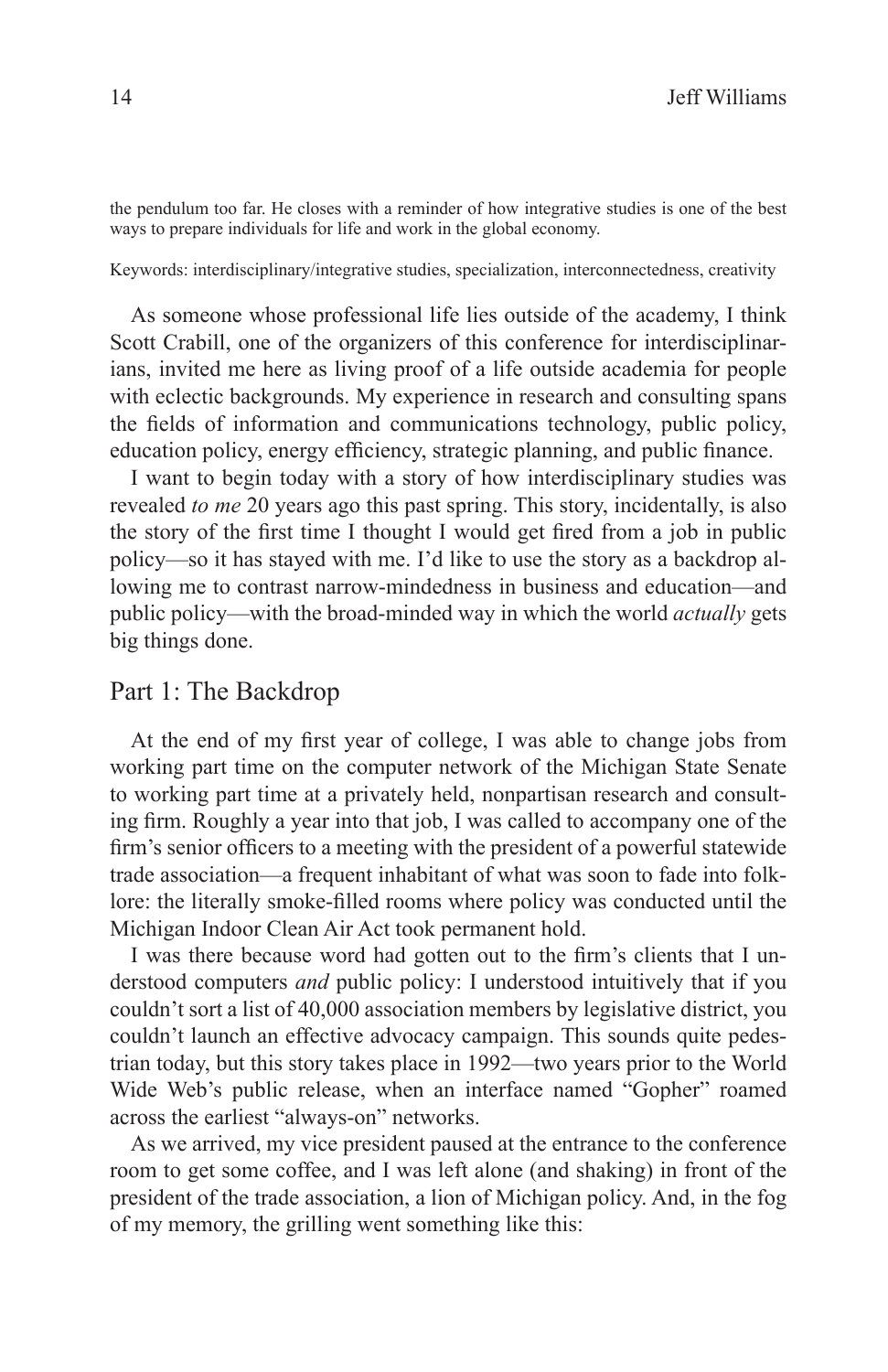"So, you're studying computer science at MSU?"

"Uh, no."

"Oh, well, if you're with the firm, then it must be political science. You have any classes with Dr. Whatsthename, my golfing buddy?"

"Uh . . . uh . . . no. I'm studying international relations."

There was a very long pause, and I could see the lion's face morph in slow motion from banter, to skepticism, to concern, as if I might be wasting his time.

"Let me get this straight. You're a computer geek, working for a statelevel public policy firm, studying international relations. *How in creation do those things fit together?"*

And, right on cue, my VP walks into the room with her coffee, takes one look at the lion, sits down, and stares right at me. I figured that I was seeing the end of my time at the firm right then—I had annoyed the gentleman within 30 seconds of meeting him—so my mouth decided to swing for the fences before my brain fully engaged:

"Because in the coming years, telephones and computers will make information flow faster. National borders will be less meaningful, but at the same time identity groups within a nation will feel stronger because they can talk to others who think like they do."

"Whew," my brain said. "Not bad, mouth!"

With the benefit of hindsight, I now know this was my introduction to the field of interdisciplinary studies. . . and to the healthy creativity that comes from the threat of imminent doom.

#### Part 2: Specialization: Creating Modern Problems

Today, the lion's question sounds quaint. This room is filled with professionals who believe it is inadvisable to talk about any state or local policy or the work of a business or a question of research—without being aware of the local, national, and international forces at work in and around each issue. But his question was rooted in the very real experience of the mid-to-late 20th century: hyper-specialization. Thus we have arrived at my central point: *Critical policy questions cannot be answered by people trained in one discipline in isolation, just as technical advancements leading to public works breakthroughs—that is, scientific creations with deep, lasting effects in public life—have really never been made by people trained in one discipline only.*

Let's roll the discussion back a few decades and talk about one of the greatest scientific "public works" achievements in the 20th century. We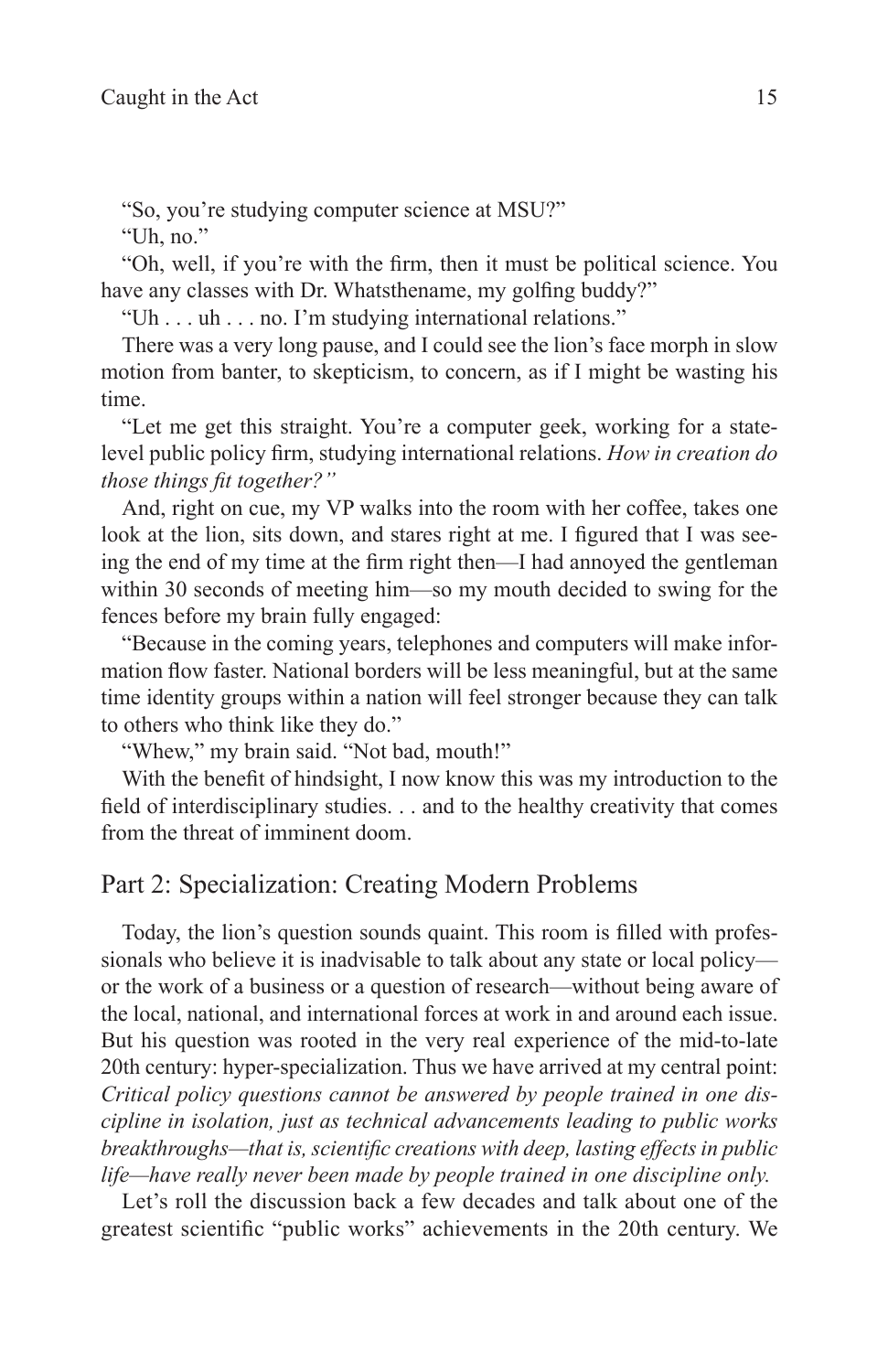remember President Kennedy's words from May of 1961: "First, I believe that this nation should commit itself to achieving the goal, before this decade is out, of landing a man on the Moon and returning him safely to the Earth<sup>"</sup>

When it came, this accomplishment was not solely the domain of the proverbial rocket scientist. NASA certainly needed rocket scientists, but they also needed materials engineers, fabricators, physicists, astronomers, communications specialists—still too narrow?—flight surgeons, naval officers, public relations officers, lobbyists, politicians—still too narrow?—Walter Cronkite and several swashbuckling astronauts—who themselves were both multidisciplinary and interdisciplinary—to be successful.

Let's roll the clock back farther, to one of the greatest "public works" contributions of the 19th century: the transcontinental railroad. Here again legions of engineers—this time, the train kind—construction workers, surveyors, logistics experts, iron workers, and frustrated stage coach builders were needed to make both the rails and the iron giants that rode upon them. Use of the railroad opened a young nation to a completely new set of challenges, including westward migration of settlers at the expense of existing, indigenous populations.

Remember, too, that the massive expansion of the railroad was a primary factor for the simultaneous expansion of a separate industry: the telegraph. The telegraph had different investors, different operators, and a far different goal—transporting messages instead of physical goods or people—but actively used the railroad to extend its reach.

What do the Apollo moon shot, the transcontinental railroad, and the telegraph have to do with public policy and interdisciplinary studies, the themes of this conference? A major component—like it or not—of each of these innovations in American history was nation building, one of the primary roles of politics and policy. Whether a president's goal was to unite a nation behind a big idea (like the moon shot) or to literally unite a nation through the flows of people and goods (with the railroad) or information (with the telegraph), his grandest ideas required input from people expert in every aspect of then modern life . . . and indeed would end up touching every aspect of American society.

That these massive projects required talent from people trained in multiple disciplines is not a new idea. In fact, a multidisciplinary and interdisciplinary outlook goes even farther back to how the courtiers of Renaissance leaders in 14th to 17th century Europe were educated or to the training of emperors in China or Japan many hundreds of years before. These were the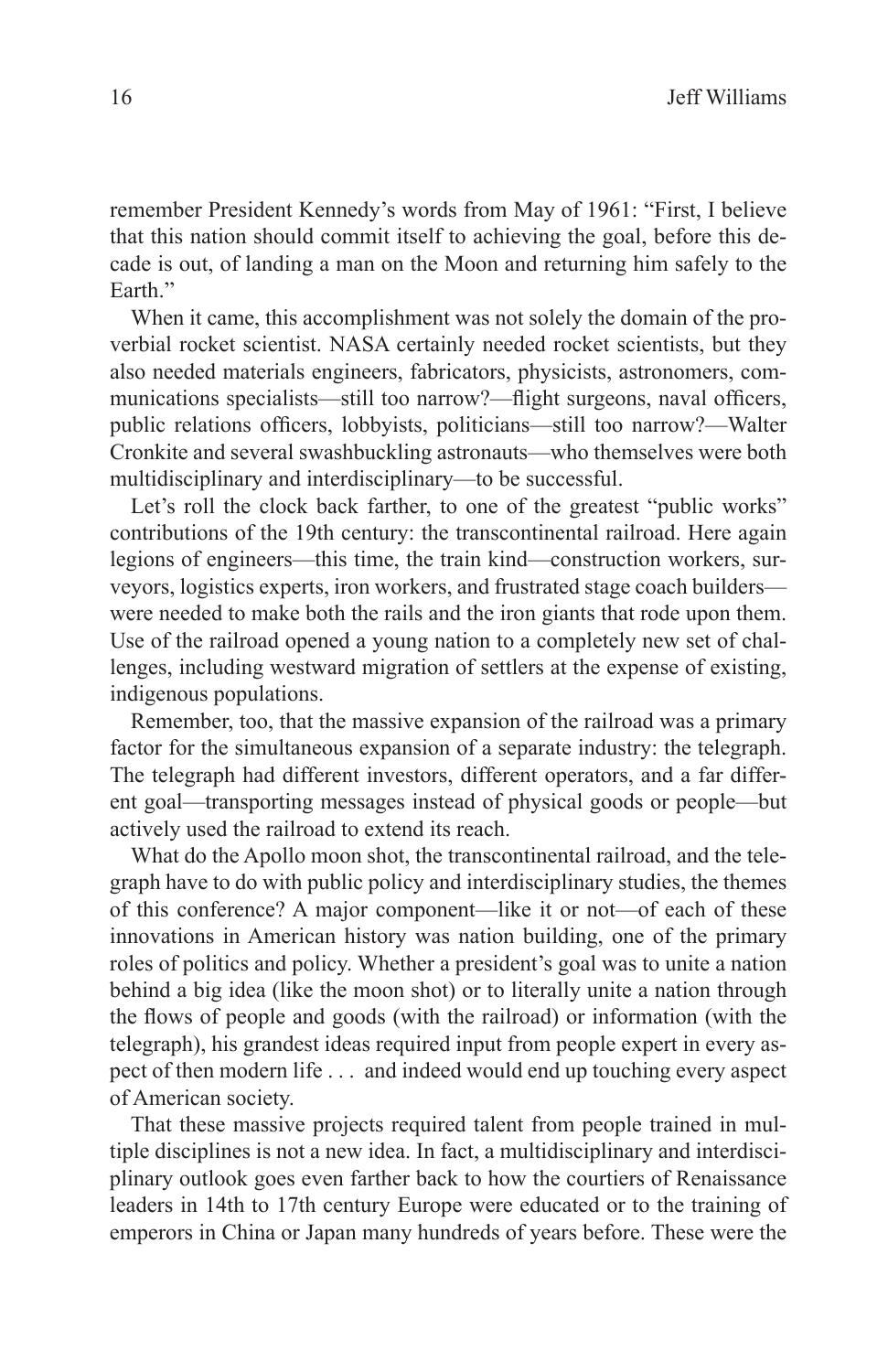original "well-rounded" ladies and gentlemen. While gender roles certainly offered a prince and princess vastly different topics to learn, the expectation for privileged men and women both was that they master a wide range of subject areas, arts, and physical pursuits in an educational tradition that has roots going back to the Greek and Roman empires. *These nobles were the original foxes, in the great debate of fox versus hedgehog.*

For those not familiar with foxes and hedgehogs, a quick sidebar: The philosopher Isaiah Berlin used fragments of an old Greek poem to divide writers and thinkers into two categories,

- hedgehogs, who view the world through the lens of a single defining idea—such as Plato, Nietzsche, or Proust, and
- foxes, who draw on a wide variety of experiences and for whom the world cannot be boiled down to a single idea—such as Aristotle, Shakespeare, and Goethe.

Somewhere in the second half of the 20th century, we collectively lost the way of the fox and became "hyper hedgehogs." Hedgehogs even gained Hollywood screen time for the generation coming of age in post World War II boomer days. "One word. Plastics."

The unifying theme of this period could be called the supremacy of the hedgehog, and it has survived into the 21st century. Author Jim Collins' advice in his seminal 2001 management book, *Good to Great*, was very clear in the case of fox versus hedgehog. To paraphrase: hedgehog, hedgehog, hedgehog. Find the one thing you can be best in the world at, and do that.

Colleges and universities are at fault for hedgehog ascension, but so, too, are employers. Together, beginning in the post World War II boom, higher education and employers worked hand-in-hand to send the message to generations of students: "If you want to get a job as an [x], then you must get a degree in [y] from one of these institutions, [z]." No longer did you begin your specialization with apprenticeships and after a broad secondary or postsecondary education; rather, specialization became the focus of higher education and the gateway to a lifelong career. Preparation for this specialization began in secondary schools—"When you go to college, what will your major be?" Note the singular, not plural. The use of the singular is not an accident, and it reflects the primacy of hedgehog thinking.

And yet we know better. Or should. The building of the pyramids was not just an "engineering project," nor, for that matter, is the construction of the CERN supercollider that may have finally located the Higgs Bosun. Effects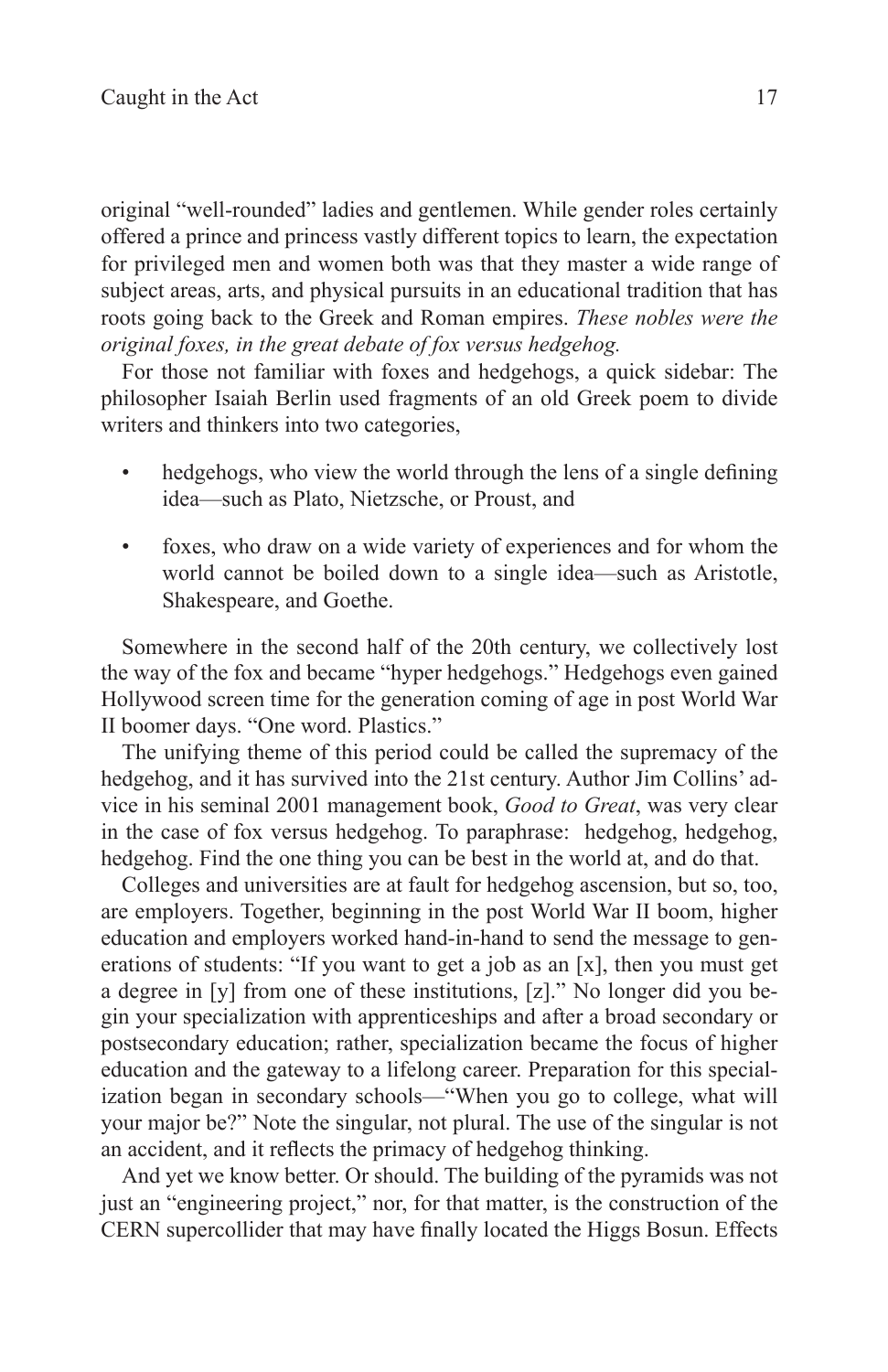of both of these decidedly unspecialized public works reverberate through the halls of science, politics, economics, and progress.

Two instances show how far some academics have strayed from seeing the interconnectedness of disciplines that non-academics do see and benefit from. In my own lifetime, one of the most highly regarded training programs in business was not located inside the academy at all. Rather, the corporate training program at General Electric, or "GE University" as it became popularly known, rotated rising GE employees and executives among both content areas and business units they knew little to nothing about to encourage them to think creatively and look for solutions in odd locations, a program that was heralded at the time as revolutionary.

And no discussion of creativity and the power of an interdisciplinary approach is complete without a nod to the iPod, the iPhone, and the iPad. These devices were created in the brain of the definition of a modern Renaissance man, Steve Jobs, and handed off to an interdisciplinary team headed by a multi-talented designer named Jonathan Ive. Just like the GE University, which was about ideas, the development process for physical goods at Apple was heralded as an "amazing breakthrough" in a way to design a product.

Pause for just a moment and think about that language—"design," meaning it's an engineering task, and "a product," meaning it's a singular thing to be marketed to the masses. That completely misses the point that the iPod/ iPhone/iPad revolution isn't about the product—it's about the platform, and the interdisciplinary ecosystem of programmers, marketers, educators, consumers, musicians, and researchers that surround it.

### Part 3: So Let's Talk About Public Policy

So let's bring the conversation home with a focus on how public policy can benefit from a more subdued, rather than hyper, hedgehog as we rediscover our inner fox—and the critical role that higher education can play in that search. Solutions to the biggest problems facing America today require the same interdisciplinary approach as creating the iPhone or building the pyramids. One discipline alone does not and —in an ever-complicating world cannot have the answer to complex problems. Silos at institutions of higher education, that is, departments offering expertise in isolated disciplines, will continue to fall, for failing to prepare students for the real world, just as those trained only in distinct disciplines in both for-profit and nonprofit companies have done.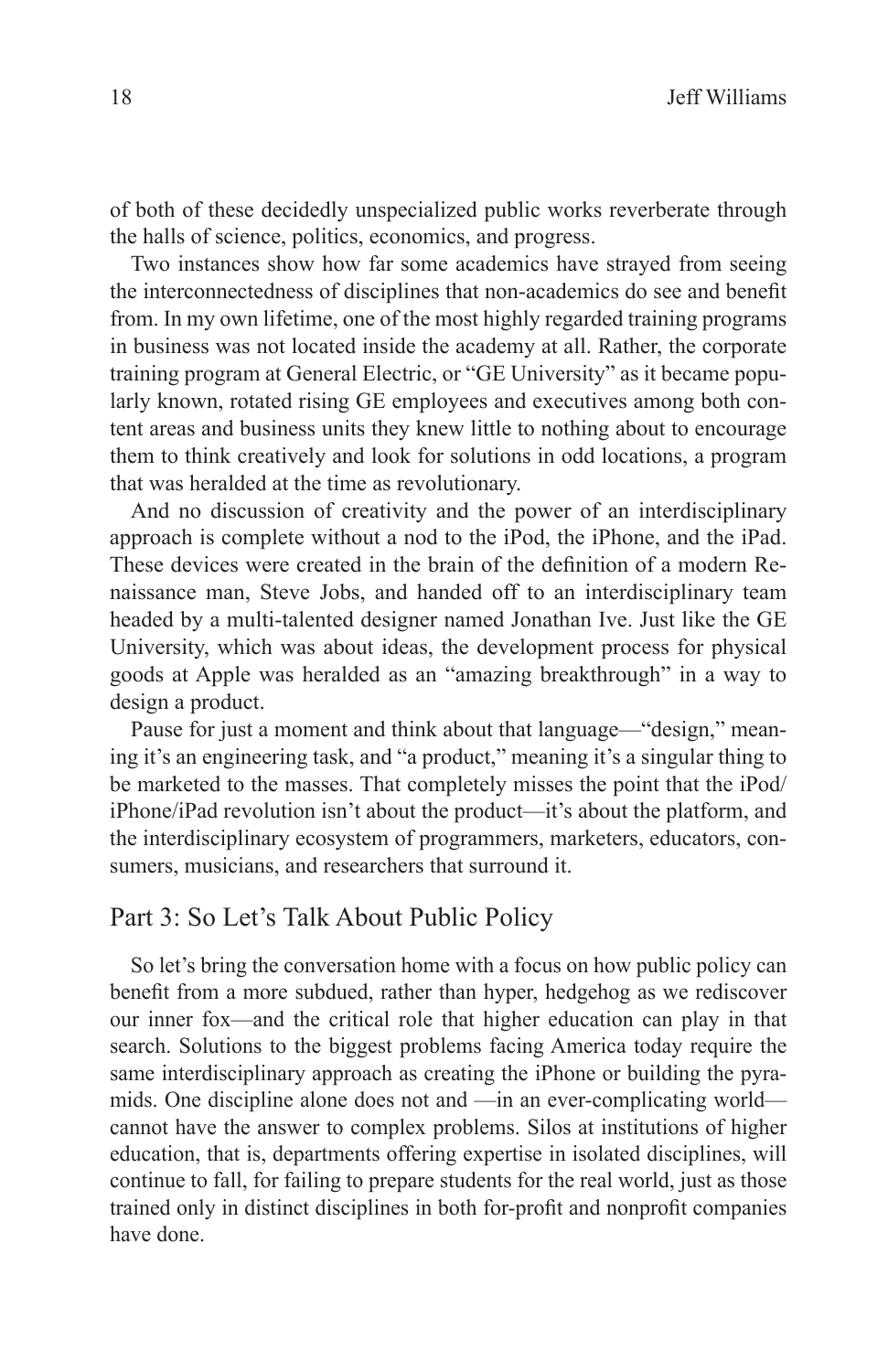- Do you think the Eurozone problem will be solved only by economists? It will require an interdisciplinary team with knowledge of economics, politics, finance, history, culture, media, and communications.
- Do you think solving America's problems with the budget deficit, Medicare/Medicaid budgets, and entitlement spending will be solved by anything less than such a broad team?
- What about solving the problem of global warming? The sciences of thermodynamics and meteorology are complicated even before adding the psychology, history, behavioral economics, and politics of the potential solutions to the mix.

Now, with my earlier reference to silos I didn't mean to recommend the end of academic departments or specialties. Division of labor and appropriate specialization are key lessons from the industrial revolution as perfected in the 20th century. What I do mean is that academic units—and businesses—will be judged not only by their reputation in their own areas of expertise, but also on how fruitfully those working in those areas interact with those trained in other disciplines.

I now lead, with my business partner, a for-profit consulting firm. We do not lobby legislators on behalf of our clients; instead, we conduct applied research on projects focusing on environmental, health care, and education policy in the Midwest. The firm has celebrated its 31st anniversary, and I have been in residence for 21 years. The firm's staff of 30 have 48 academic degrees among them, in a variety of different disciplines. The most interesting fact, for today's conversation? Of the 30 people, the minority (11) are working directly in the field of their higher education degree. The majority (19) are very similar to me: proud academic mutts—foxes, if you will—who wouldn't trade our eclectic training for the world. The unifying theme for the firm's staff should resonate as the unifying theme of this conference: *It's not just about studying different topics; it's about bringing different topics to bear on a single issue.* And we're killer on trivia night at our local watering holes.

This interconnectedness of disciplines has key applications to modern higher education—and especially public higher education. We have moved from a world of predominately state support to a world of (roughly equal) state support, tuition, and grants/private donations/foundation-sponsored research. In this world, colleges and departments cannot trumpet from the rooftops expertise in one area, because no single area has enough depth to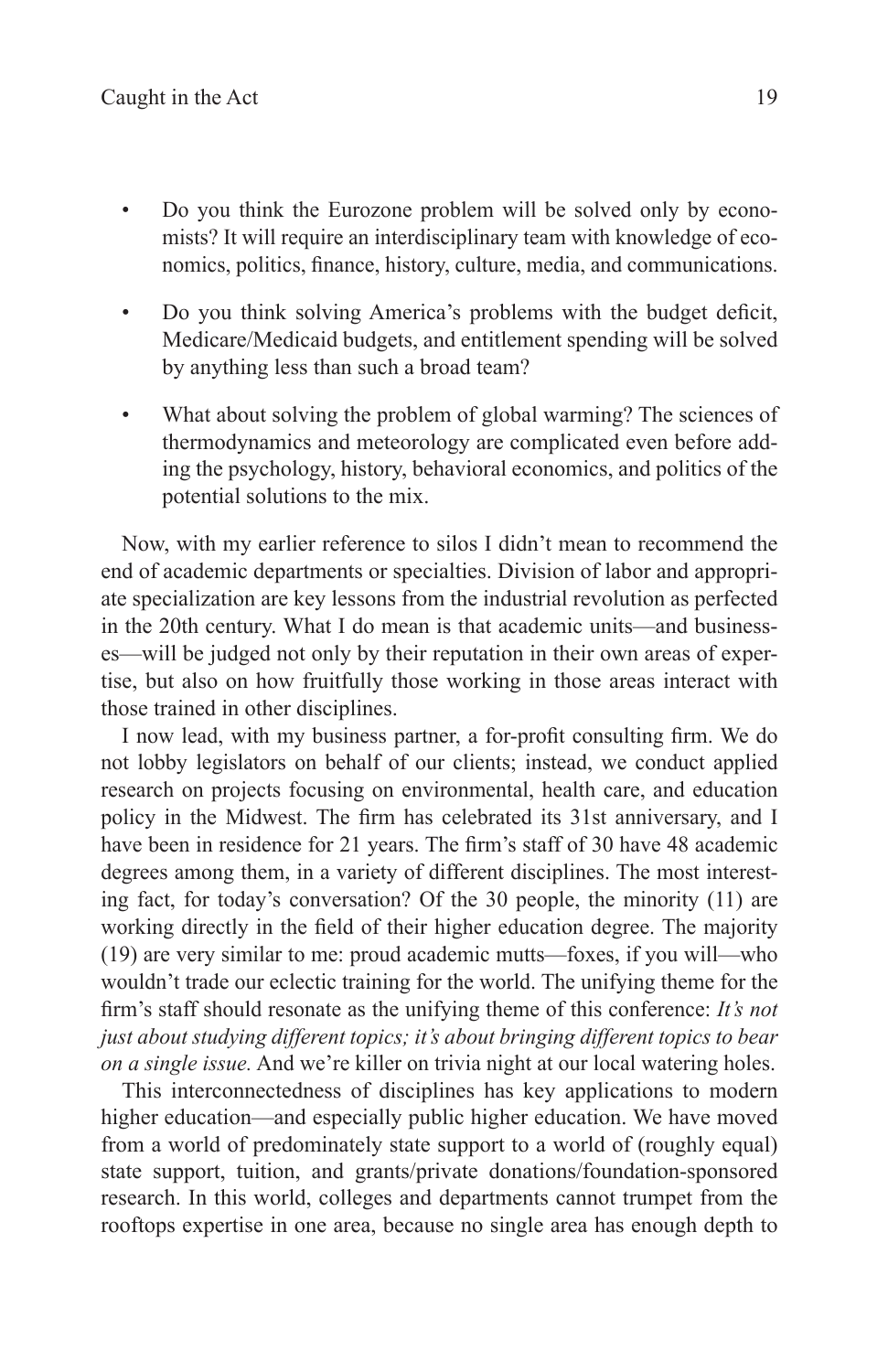support an entire institution. In an era when higher education will serve even more masters—boards of control, presidents, deans, faculty, students, alumni, granting agencies, state government, federal government, and, for many, foreign governments and/or parents of foreign students—institutions *must*  be comfortable with interdisciplinary studies, frameworks, and conversations . . . because every single one of their masters is.

As I noted earlier, my professional world, consulting, isn't immune to this larger trend either. I believe that an understanding of Cold War politics has been critical to my success as a K–12/higher education professional. How do my six years of postsecondary training in the supremacy of (and threats to) the nation-state and the role of cultures, history, borders, and institutions in an interconnected world play out in my daily life now? Simple. Have you ever tried to merge two school districts, and decide which mascot survives?

## Part 4: What Does Integrative Studies Mean to Students, Faculty, and Institutions?

I close today as if I were talking to parents of integrative studies students, or perhaps members of a university board, that were asking the basic question, "Yes, but who would ever hire the likes of *you*?" I would tell them that an interdisciplinary education is the best preparation possible for personal and professional success in the 21st century.

Why?

No one—not a CEO, not an executive director, not a senator, not a president—wakes up in the morning and says, "Gee, if I only had an integrative studies student at hand, we could really solve this problem!" What they do say is, "I need someone who can think big about this very precise issue," but they don't know who that person is. Too many department chairs and professors make a similar mistake, by training future graduates too deeply in narrow areas at the expense of helping the students develop tools to meaningfully contribute in the large, interconnected systems of modern business, governmental, and nonprofit entities.

Sir Kenneth Robinson, a great thinker on the future of education, talks about it like this. "It's not that there aren't enough [college] graduates to go around; there are more and more. But too many don't have what business urgently needs: they can't communicate well, they can't work in teams, and they can't think creatively" (p. 4). "Creativity draws from networks of knowledge and ideas. The dynamics of culture are illustrated by the interac